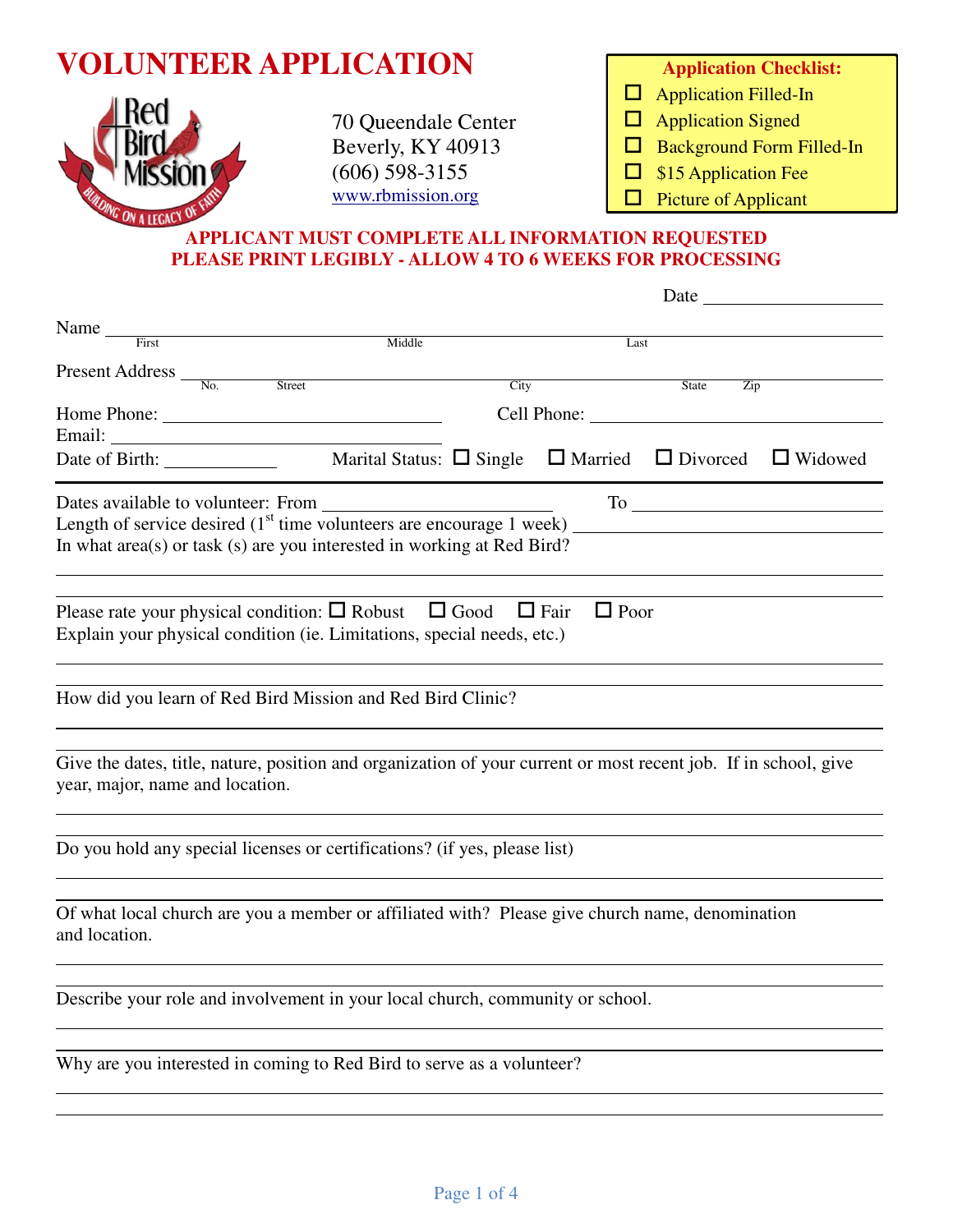In which of the following areas have you had experience? Check in the space to the left of those in which you have had some actual experience. Double check the ones in which you consider your skill sufficient enough to warrant your assuming a major responsibility.

| Answering Office Telephones               | Classroom Aide                | Working w/ Senior Citizens          |
|-------------------------------------------|-------------------------------|-------------------------------------|
| Bookkeeping                               | Classroom Teacher             | <b>Leading Exercise Programs</b>    |
| Desktop Publishing                        | Coaching Athletics            | <b>Leading Group Recreation</b>     |
| Filing                                    | Library Skills                | Delivering Meals-on-Wheels          |
| <b>Operate Copy Machine</b>               | Tutoring                      | Packing Boxes/Meals                 |
| Microsoft Office Software                 | Working w/ Preschool Age      | <b>Instructing Crafts/Fine Arts</b> |
| Operate Audio-Visual Equipment            | <b>Computer Networking</b>    | Fundraising                         |
| Photography                               | Computer Repair               | Journalism/Publishing               |
| Videography                               | <b>Website Design</b>         | Social Media/Communication          |
| Directing a Choir                         | Camp Cook                     | <b>First Aid</b>                    |
| <b>Leading Singing</b>                    | Cooking for Large Groups      | Nursing                             |
| Planning and Leading Worship              | Cooking                       | CPR                                 |
| Playing a Musical Instrument              | Managing a Dining Room        |                                     |
| Driving on Mountain Roads                 | Landscaping                   | Carpentry                           |
| Vehicle Maintenance                       | Gardening                     | Plumbing                            |
| Small Engine Repair                       | Lawn Mowing                   | Painting                            |
| Mechanical Work/Repair                    |                               | <b>Electrical Work</b>              |
|                                           |                               | General Home Repair                 |
| Operating a Cash Register                 | Writing Policies & Procedures | Sign Painting                       |
| Mending Clothing/Sewing                   | Editing & Proof-Reading       | <b>Graphic Design</b>               |
| Other skills or experience that you have: |                               |                                     |

 $\overline{a}$ 

**References**: Please give the name, address, phone number, and email of at least three persons to whom we may send a Volunteer Reference Form for them to complete and mail back to us. Please inform the references that Red Bird Mission will be contacting them to fill out a reference form.

| ◀                                | <b>NAME</b> | <b>YEARS</b>          | <b>RELATIONSHIP/TITLE</b> |              |
|----------------------------------|-------------|-----------------------|---------------------------|--------------|
| <b>COMPANY</b>                   |             | <b>KNOWN</b>          | <b>Current Pastor</b>     |              |
| <b>ADDRESS</b>                   |             | PHONE NUMBER          |                           | <b>EMAIL</b> |
| $\overline{2}$<br><b>COMPANY</b> | <b>NAME</b> | YEARS<br><b>KNOWN</b> | <b>RELATIONSHIP/TITLE</b> |              |
| <b>ADDRESS</b>                   |             | PHONE NUMBER          |                           | <b>EMAIL</b> |
| 3<br><b>COMPANY</b>              | <b>NAME</b> | YEARS<br><b>KNOWN</b> | RELATIONSHIP / TITLE      |              |
| <b>ADDRESS</b>                   |             | PHONE NUMBER          |                           | <b>EMAIL</b> |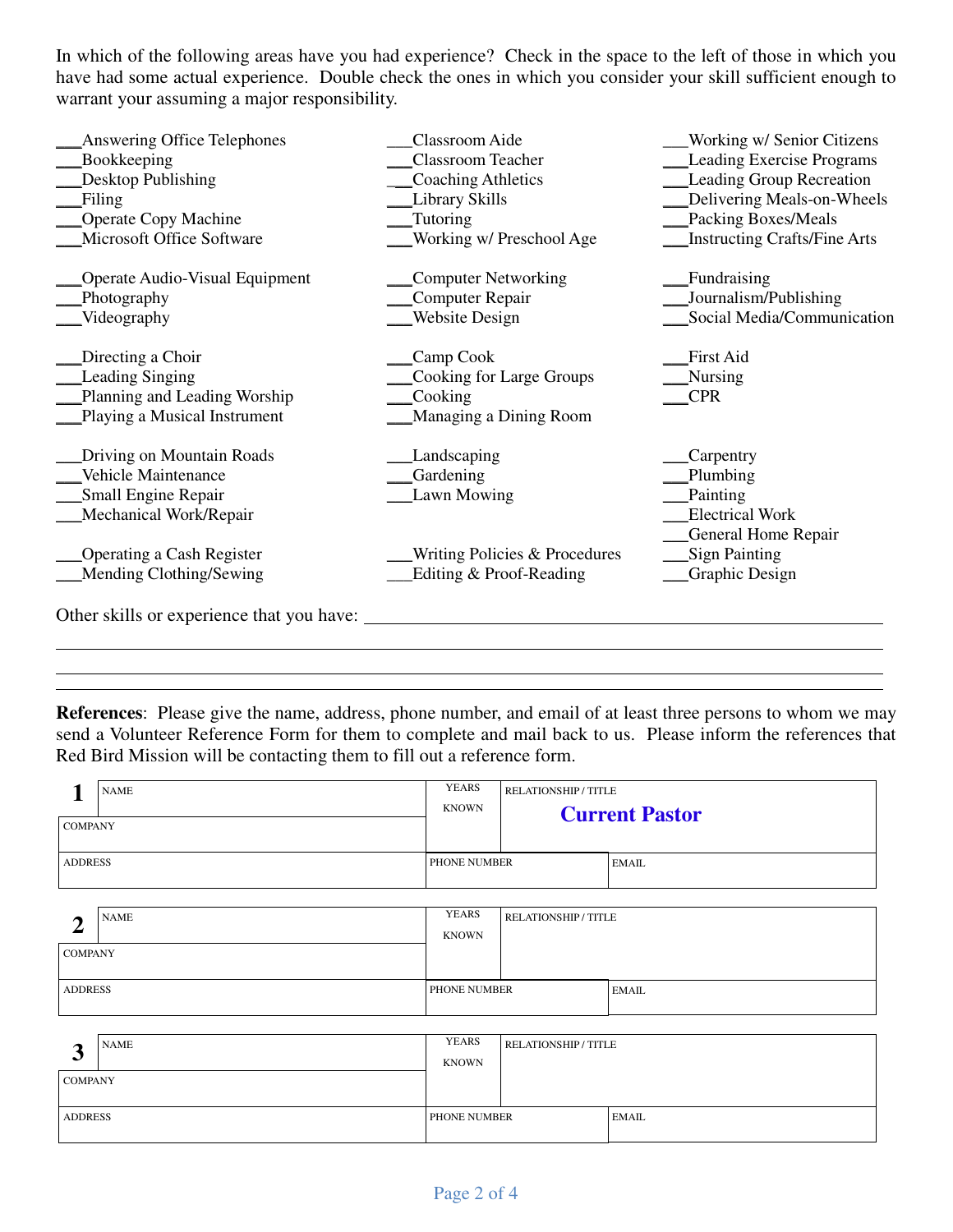**Emergency/Medical Information:** Please provide the following information so that if there happens to be an emergency or medical situation arise, we will know whom to contact.

| Emergency Contact First Middle                                                                                                         |        |  | Last |              | Relationship |
|----------------------------------------------------------------------------------------------------------------------------------------|--------|--|------|--------------|--------------|
| Present Address $\frac{1}{N_{0}}$                                                                                                      | Street |  | City | <b>State</b> | Zip          |
| Home Phone:                                                                                                                            |        |  |      |              |              |
| Personal Physician First Middle                                                                                                        |        |  | Last |              | Office Hours |
| Present Address No. Street                                                                                                             |        |  | City | State        | Zip          |
| Policy Number<br>$\odot$ In order to volunteer at Red Bird Mission and Clinic you must have active medical insurance coverage. $\odot$ |        |  |      |              |              |



**Volunteer Acknowledgement:** Volunteers are responsible for maintaining the confidentiality of all proprietary or privileged information to which they are exposed while serving as a volunteer, whether this information involves a single staff, volunteer, client, or other person or involves overall agency business. Failure to maintain confidentiality may result in termination of the volunteer's relationship with the agency or other corrective action. Volunteers agree to maintain a standard of Christian conduct as set forth in Scripture and abide by the policies and procedures of Red Bird Mission and Clinic.

Signature: Date: Date:

**Return completed application to: Red Bird Mission, Inc. Attn: Volunteer Coordinator 70 Queendale Center Beverly, KY 40913**